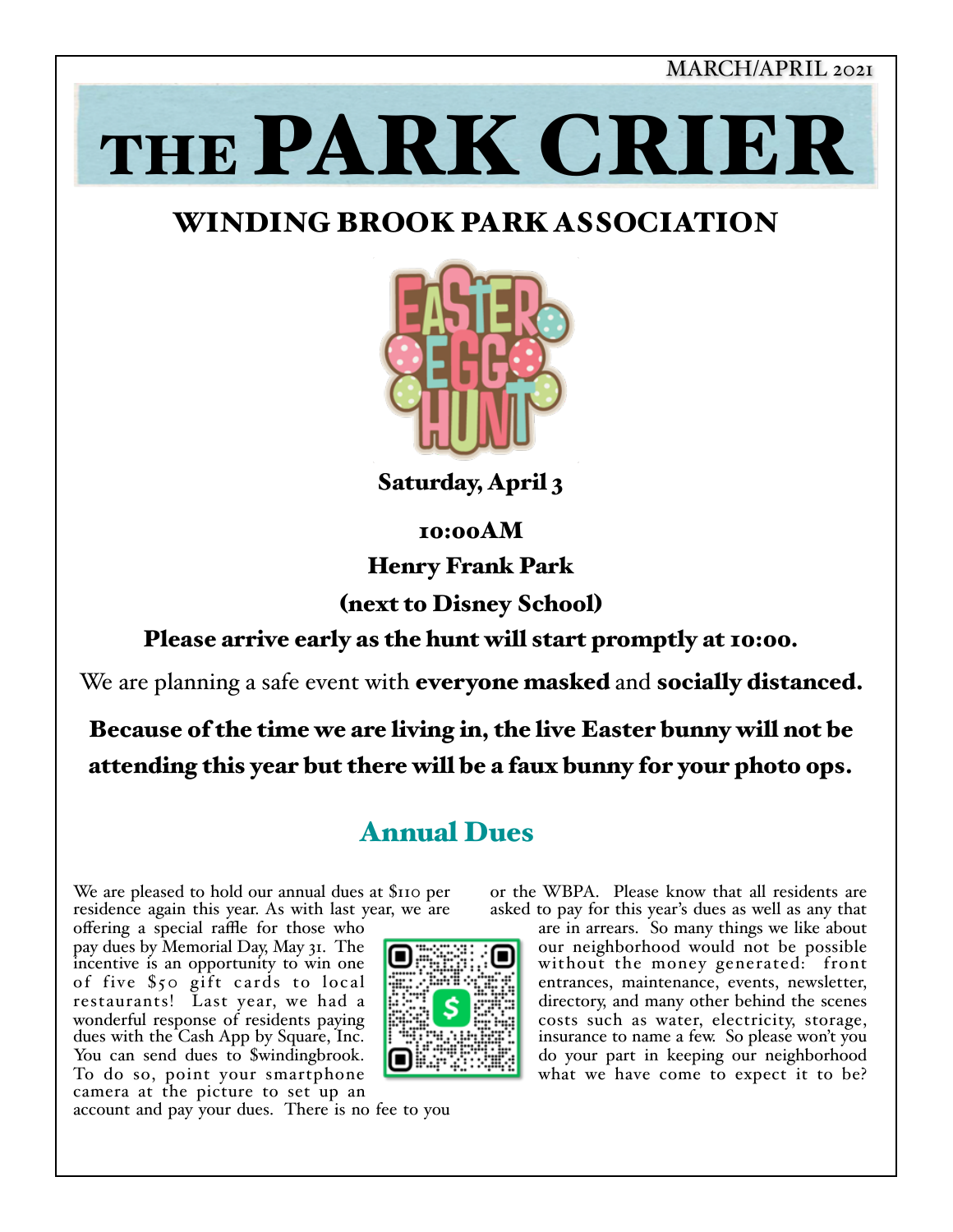## President's Corner

Happy Spring Neighbors!

It looks like the cold, snowy winter is finally behind us. Even thought I personally love the cold and snow of winter…there was a lot of snow to clear from my driveway! I am looking forward to the spring weather and seeing the neighbors coming to life. With the warmer weather, kids are riding their bikes, families are going on long walks, and we begin working on our landscaping. Don't be afraid to say hello to your neighbors as you pass by (socially distant, of course!) It is small moments like this that make our neighborhood a wonderful place to live.

As a reminder, for those residents who signed up for the County's Leaf Pick Up Program, there will be one this Spring beginning on May 3. Stay alert for future notices. Take time now to begin gathering leaves that were missed in the Fall.

Stay safe and enjoy the weather!

*Zach Dripps* 

#### WBPA BOARD

Zach Dripps, President Mariah Cressy, Secretary George Cressy, III,Treasurer Laurel Eslinger, Editor

Sharon Burden Maria Carter Ryan Howell—Ryan Kreager Brian Powell Kathy Smith—Tim Sullivan Kyle Umbarger

#### Winding Brook Park

PO Box 6566 South Bend, IN 46660

wbpahome@gmail.com

#### Welcome to the Board!

Recently joining the Winding Brook Board of Directors is **Ryan Kreager** who with his wife, Ashley, and three children have lived at 15678 Winding Brook Drive since 2017. He is a software developer and entrepreneur and loves to tinker with new ideas as well as improve his home. So far their kitchen and floors have been redone, a mudroom has been added, and a built-in library. Very impressive!

Ryan joined the Board because he is focused on the



renewed effort with the covenant project and looks forward to sharing his skills in other areas such as a new directory.

He feels that living here has been amazing and is blessed with so many great neighbors who are friendly and kind and loves that there are kids who are the same ages as his children. He says that it is easy to forget how great we have it here; it's just baked into the culture.

Something of note is that his grandparents, Bob and Maryann Williams, built one of the first six houses in Winding Brook to be near their friends the Cressy. Their home was at 15685 Embers Drive and it is known to some in the neighborhood since it has a half-court basketball court in the basement! His grandfather played basketball for Notre Dame and wanted to pass on his love of the game to his children.

#### AEP

We are all well aware of the power outages that have assailed us this past year. Though it is an ongoing problem stemming back many years, we all hope that a solution will be forthcoming and that the outages will be fewer with longer times in between. Recently, some outages were due to scheduled maintenance and while annoying, hopefully they have made a difference. It is not known when tree-trimming will occur but it is hoped that it is in the not too distant future. Please know that the Board is looking into these issues and it is something that perhaps will be reported on soon.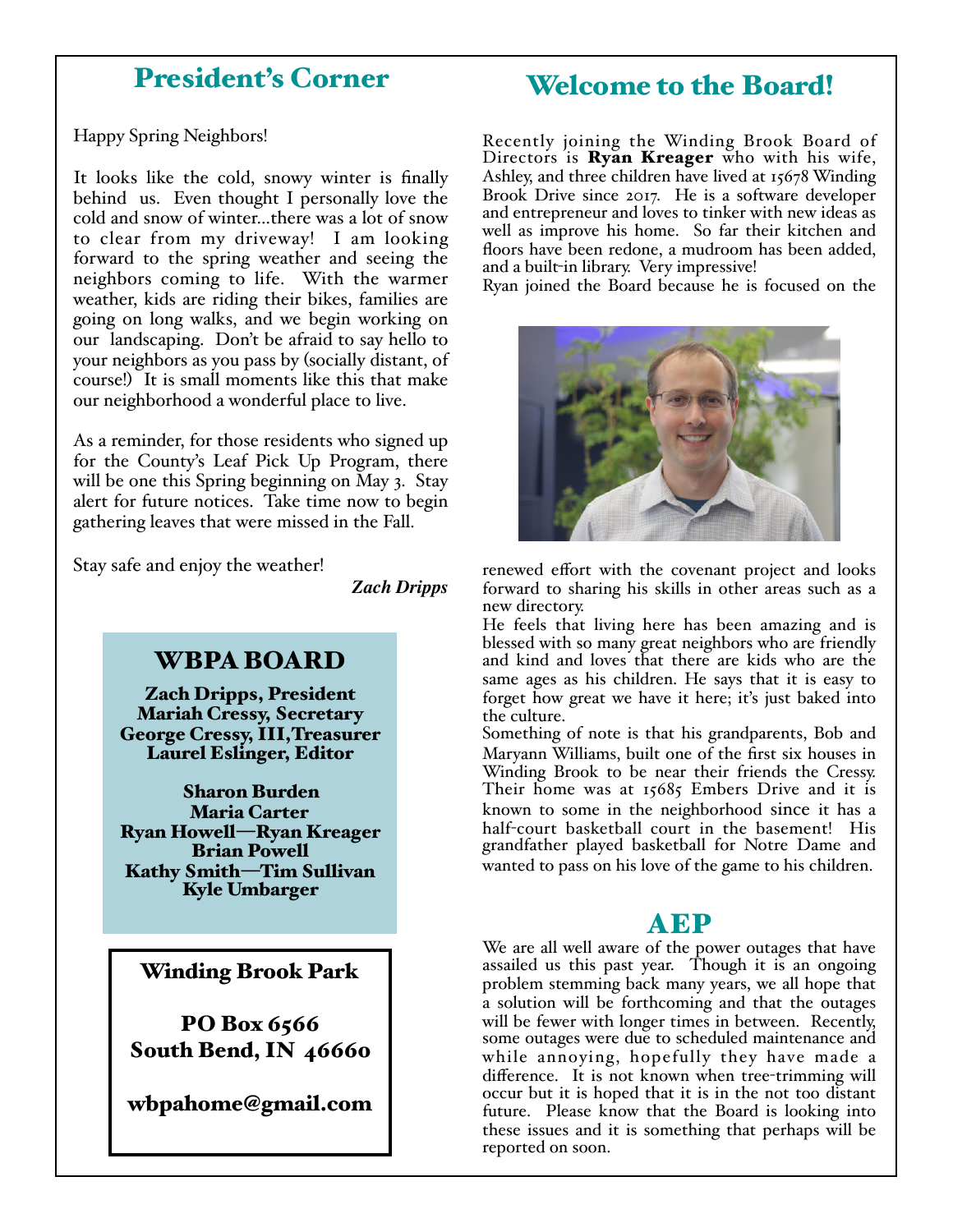

Almost everyday, your Winding Brook neighbors are signing up to keep better informed. For those of you who have already joined, you know Nextdoor's value as a tool that is helping to connect our neighborhood. Nextdoor is a private online network based on address so it is exclusive to Winding Brook unless you choose to include surrounding neighborhoods. Your choice. This is now the vehicle that is used to alert you when there is something urgent that you should know regarding safety issues, upcoming meetings, events, items for sale, lost pets, etc.

Please consider signing up if you haven't already done so. It is well worth it and will help keep your family safe, informed, and up to date on our neighborhood. Just log into our website at [windingbrookpark.com.](http://windingbrookpark.com) Look for the link i[n the upper right corner.](http://windingbrookpark.com)

### Neighborhood **Directory**

Our neighborhood directory is a great way to better know our neighbors and for everyone to stay better connected. Unfortunately, over the past year our records have become severely out of date. We are asking all residents to please help us with this and update your information with us. Even if your contact information has not changed, it will be helpful to know that. You can either complete an online form at <https://forms.gle/WxLKLx95oX2y9zpJA> or scan the QR code to the right with your smartphone camera. Your dues payment slip will include a place for the update as well. For those residents who prefer other options, you may email us at [wbpahome@gmail.com](mailto:wbpahome@gmail.com), send a note to PO Box 6566, South Bend, IN 46660, or another option is to call Laurel Eslinger at 574-360-5716. See, there are so many ways to help with this effort! If you have information that your neighbor has moved, please share that with us as well. We look forward to receiving your information soon!

# **AROUND THE PARK**

#### Welcome!

Brian and Laney Rickerman now reside at 15668 Embers Drive. They moved here along with their daughter, dog, and cat from Antigonish, Nova Scotia for Brian's job. He is the director at DSM Food Specialties. They are originally from Houston, Texas. Laney is a stay at home mom. Laney enjoys working out and Brian likes to hunt. They love the neighborhood so far and hope that once more people get vaccinated they can start seeing more people.

Now living at 54751 Winding Brook Drive are Scott and Kaleigh Swinehart along with their four children and their two dogs. They moved to Winding Brook from Osceola and grew up in the Michiana area. Kaleigh's father started Four Winds Heating and Air thirty years ago and they are now the new owners. Kaleigh was an elementary teacher but stopped because she wanted to be more active in the company. They are very

impressed with the neighborhood and love visiting with others and enjoy seeing people out and about. They love spending time outdoors, hosting gatherings, being active, and watching sports. Kaleigh enjoys gardening and Scott likes music and target shooting.

#### **Condolences**

We sadly learned that **Ron** Greske, Winding Brook<br>Drive, recently passed away while vacationing in Florida. He is survived by his wife Tiffany, his two sons—Brian and Steve, and his two stepsons Jay and Chase Eggeman as well as his grandson, Addison Greske. He spent most of his life in Illinois and was an avid Chicago Cubs and Chicago Bears fan and had a passions for coaching his sons' sport teams. Ron was a national account manager for Gel Spice Company/ Olde Thompson. Our sincere condolences go out to Tiffany and her family.